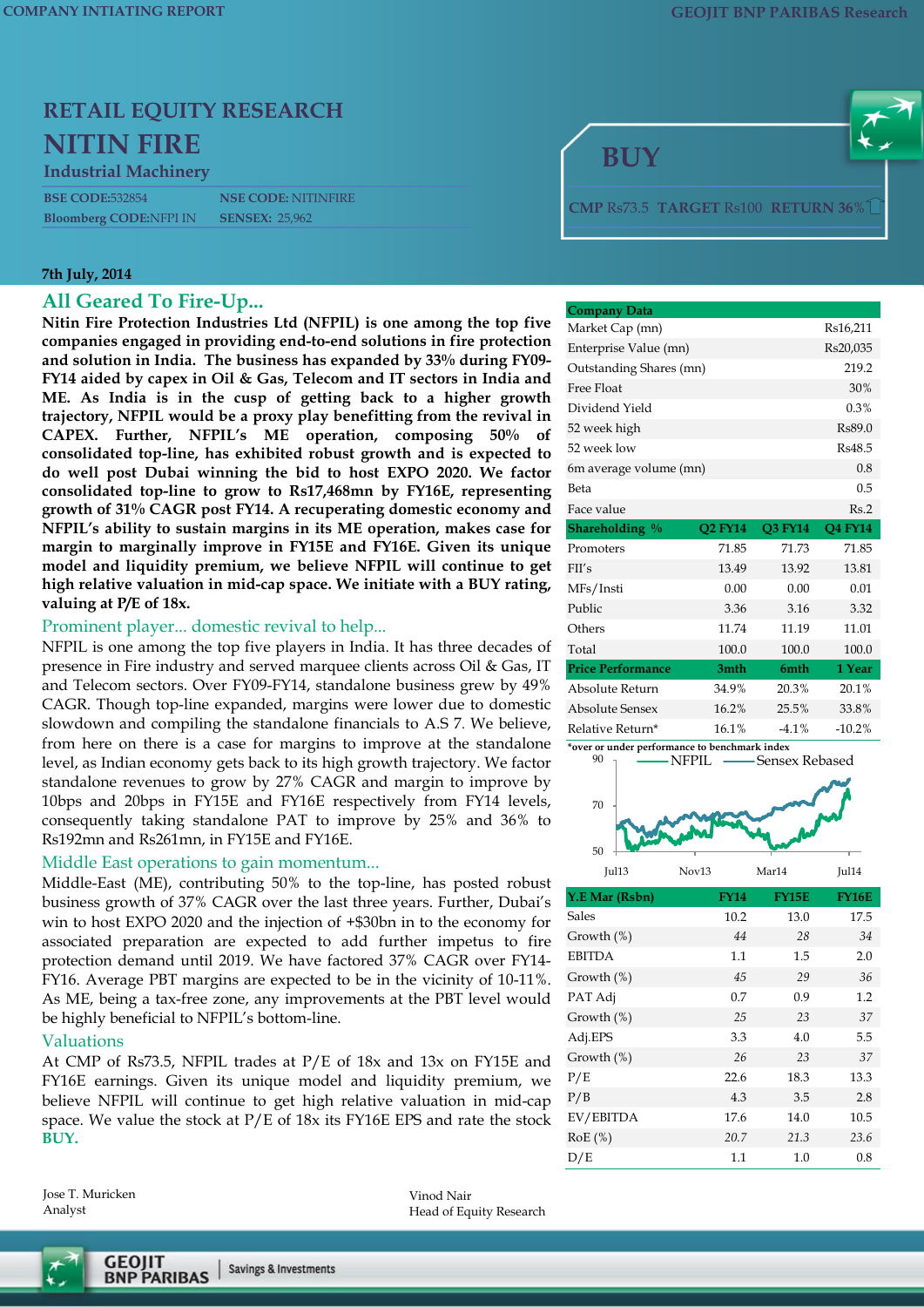#### **Valuations**

NFPIL has less than 10yrs listed history and traded at an average of 13x Fwd P/E. Supported by a growing domestic economy, NFPIL earnings grew by 29% CAGR in its earliest years during FY07-FY11. Despite exhibiting descent performance, valuation hovered at 10x largely due to company being young and also due to the impact of global turmoil on Indian markets. In FY11-FY14, NFPIL managed to more than double its top-line to Rs10,161mn. Though top-line growth was commendable, earnings growth was limited to 10% CAGR on account of lower margins in domestic business and A.S 7 compliance. During the depressed periods, market assigned higher P/E on the expectation of a revival in business prospects.

#### **P/E-Price Band**



*Source: Company, Geojit BNP Paribas Research.*

Going by past trend, we believe NFPIL would continue to be valued at 18x (also its two year average valuation), as market is likely to reward the benefits of a recuperating domestic economy and better ME prospects, on the bottom-line. We factor bottom-line to grow at 30% CAGR over FY14-FY16E.

Further, given its unique model and liquidity premium, we believe NFPIL will continue to augment high relative valuation in mid-cap space. The case for market to assign NFPIL a multiple of 18x is justified, unless any negative surprises arise.

| <b>Holdings</b> | <b>FY12</b> | <b>FY13</b> | <b>FY14</b> |
|-----------------|-------------|-------------|-------------|
| Promoter        | 71.3%       | 71.4%       | 71.9%       |
| Institutions    | 14.3%       | 14.0%       | 13.8%       |
| Public          | 14.4%       | 14.6%       | 14.3%       |
| Source: BSE     |             |             |             |

We value the company at 18x its 1Yr Fwd P/E over its FY16E earnings of Rs5.5 and recommend buy with a TP of Rs100.

# **Investment Rationale**

NFPIL business has grown at 33% CAGR over FY09- FY14. Amidst a tough environment both domestically and globally, the company has performed reasonably well at the top-line.

# **Top-line growth.**



*Source: Company, Geojit BNP Paribas Research.*

# Robust growth in Middle East operations....

In FY14, Middle East operations contributed 50% (P.Y 42%) of the consolidated sales. Further, much of the group's top-line growth was delivered by the impressive growth posted in its Middle East operation. Nitin Ventures UAE along with its subsidiary New Age Co, has clocked 68% CAGR over FY09-FY14. Though the slowdown has impacted the pace of growth in FY12- 13, overseas operation in Middle East has reported 75% YoY growth in FY14, primarily due to the low base effect and also due to a recuperating economy. Towards the end of 2013, we saw Dubai winning the bid to host EXPO 2020. The ongoing preparations are expected to continue until 2019 and expected injection to the economy would be +\$30bn. This, we believe, can add further momentum to the robust growth in Middle East operations. We have factored growth of 37% CAGR over FY14-FY16.



*Source: Company, Geojit BNP Paribas Research.*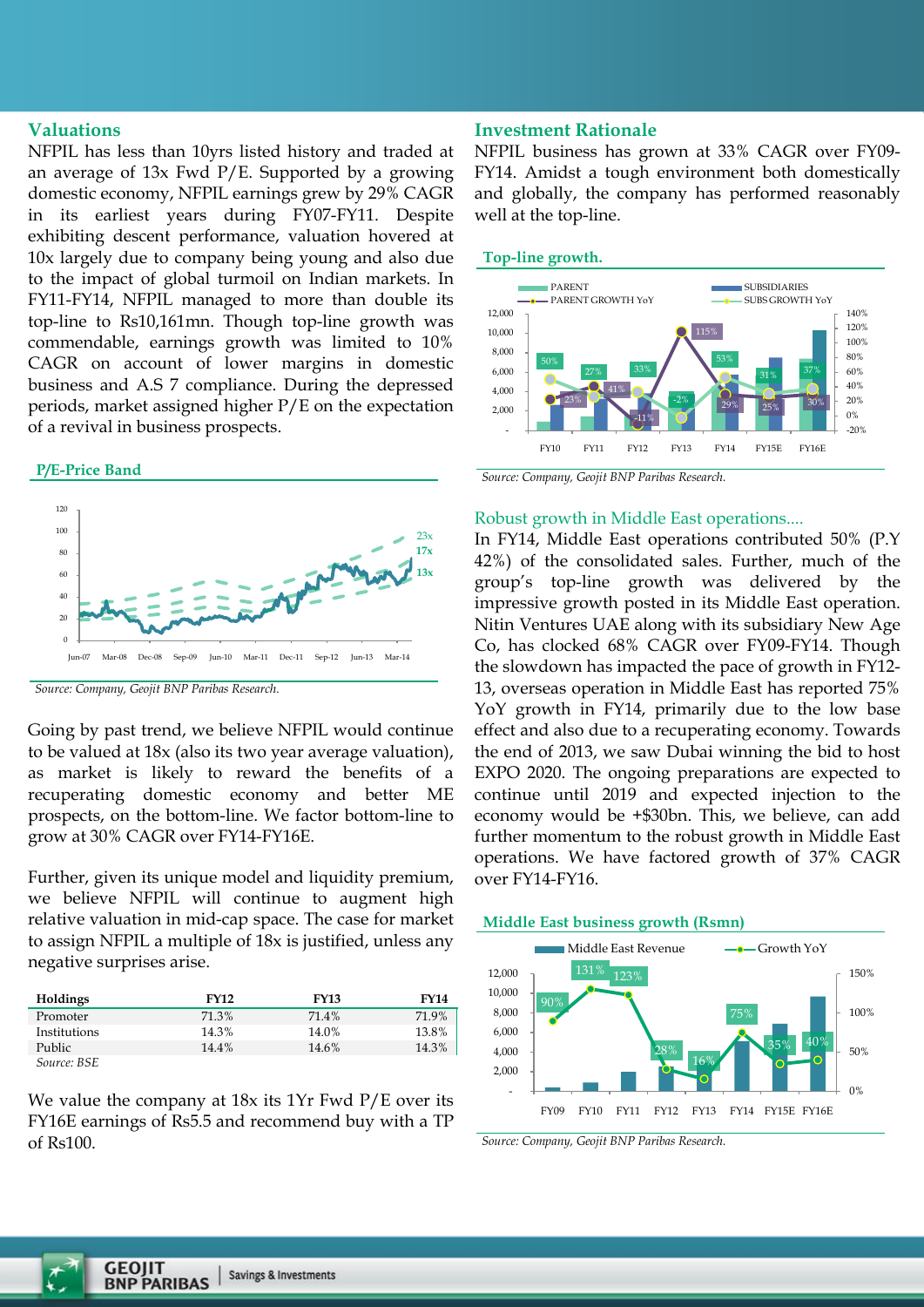Domestic Operation's revival on cards...

Standalone business saw a growth of 49% CAGR over FY09-FY14 and constitutes 45% (P.Y 50%) of group's revenue. Much of the revenue is generated from turnkey projects accounting about 55% (FY14) of domestic sales. Largely the growth was driven by capex from Oil & gas, Telecom and the IT sector. Together, these sectors have contributed about 60% to the top-line in the past 3 years. NFPIL's products are employed in Data centres, switch rooms, Base transceiver stations (BTS) and Base Station Controller (BSC). NFPIL have taken the lead in offering the niche products to clients in the telecom and IT space like NSE, NSDL, BSE, Vodafone, Dishnet, Aircel, Idea etc and also among petrochemical majors.

Despite FY13's large base, the parent company reported top-line growth of 29% YoY in FY14. We feel the growth is commendable considering the precarious domestic economic situation. NFPIL has taken up turnkey projects across India, including oil and gas projects in North-East and Chennai Metro in South. The distribution business is confined to major markets in North, West and East of India. In FY14, exports from domestic operations grew 27% to ~Rs1,800mn. This includes actual exports to South East Asia and deemed exports.

The new government have added further momentum to stalled projects. Earliest indications for domestic economic environment taking a positive trajectory from here seems likely, but how the new government could tackle issues and revive investment climate on a sustainable basis, remains to be seen. As we are in the cusp of a major change in the economic environment, we believe, that NFPIL's H1FY15E performance would weigh high for an upward revision to our growth expectations. We factor 25% and 30% revenue growth in FY15E and FY16E vs. 29% growth reported in FY14. Management intends to continue top-line growth of 30%-40%.

#### Margin improvement likely.....

At the consolidated level, operating margins have been impacted primarily by domestic operation.

Domestic operation suffered partially from the aggressive expansion, at the cost of margin and also on account of compiling the standalone financials to A.S 7 in respect of revenue recognition of composite contracts. As standalone business has 40-50% import composition (FY14), rupee depreciation also played spoil sport.

Operating margins, at the standalone level have dipped by 510bps to 9% in FY13 compared to its three year average and further by 30bps in FY14. We believe that a revival to double digits would take time, given the rate at which top-line expands. Consequently, we have factored margins of 8.7% and 8.8% in FY15E and FY16E v/s 8.6% in FY14. That said, management expressed confidence of margins moving into double digits for this fiscal.







In FY14, Middle East margins eroded by 300bps from 14% in FY13. Post the commencement of the new manufacturing facility and considering additional capex to feed Middle East demand, average PBT margins are expected to be in the vicinity of 10-11% for FY15E and FY16E. As Middle East being a tax-free zone, any improvements at the PBT level would be highly beneficial to NFPIL's bottom-line. In FY14, the company has commenced its European distribution business. We haven't factored the contribution to top-line and margins, as its early and any meaningful contribution can only be expected by FY16E.





*Source: Company, Geojit BNP Paribas Research.*

So at the group level, our assumption basis for better performance on the margin front are; domestic operational margins to slowly revive from FY15E onwards and Middle East not giving us any negative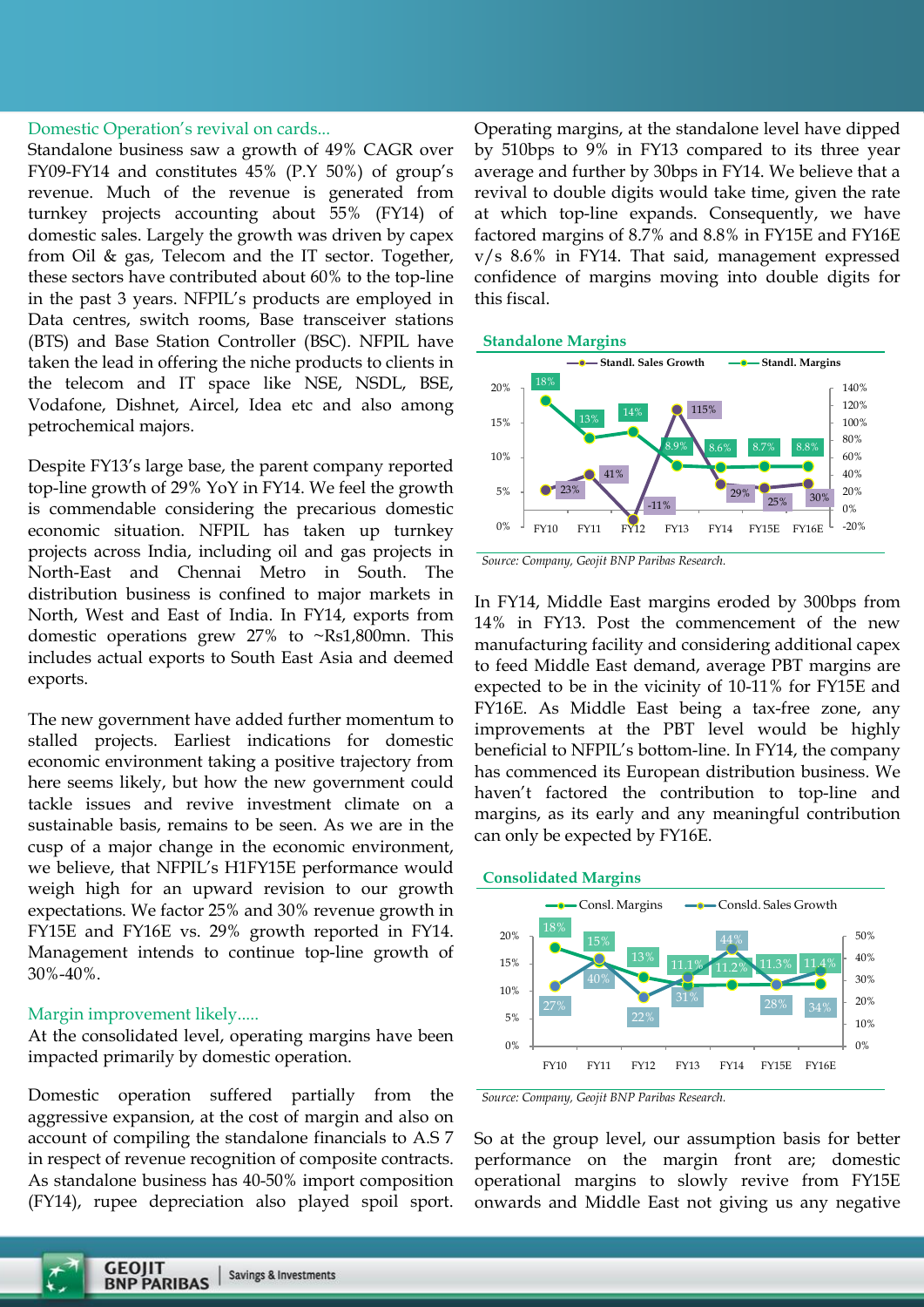surprises. Consolidated margins are projected to improve to 11.3% and 11.4% in FY15E and FY16E v/s 11.2% in FY14.

# **Growth Drivers**

### Domestic opportunity Aplenty...

Going forward, the new government at the centre can bring decisive changes to revive the fortunes in telecom sector. This can bring in more investments, aiding players in Fire protection and security solutions. Also, recuperating developed economies are likely to spur demand for office spaces from the IT sector.

# Capex by Oil and Gas Industry ... the major driver...

Large investments from ministry of petroleum, in Oil and gas industry are expected to be at USD45bn in next few years, considering clarity to policy and pricing are implemented. This would translate to USD2bn opportunity for the fire protection and security solution industry. Given the past track record and its client list involving most of the petrochemical majors in India, NFPIL is likely to be a major beneficiary.

Based on a recent Knight Frank report, real estate stake holders are markedly bullish about the business sentiments to improve. Sentiments have improved among developers in the North, West and Southern markets of India. These happen to be the stronghold of NFPIL. As per industry estimates, rentals in most major cities are likely to bottom out from current levels. That would reflect higher demand for office space.

Given that, NFPIL could register strong growth amidst a tough economic environment, we believe, that NFPIL's H1FY15E performance would weigh high for an upward revision to our growth expectations. We factor 25% and 30% in FY15E and FY16E.

# Proven track record and International approvals in kitty We see NFPIL is at a sweet spot as it holds the highest number of International approvals compared to its peers and that could make it a likely candidate for consideration among prospective client's from Oil & Gas, IT and Telecom space, both in India and abroad.

NFPIL has close to 60 international certifications from Loss Prevention Control Board U.K (LPCB, Underwriters Laboratories U.S (UL), Factory Mutual (U.S) etc. Most of the certifications are U.K and U.S approved. As per Industry estimates, the global market is valued at USD100bn and largest market being U.S The certifications can help NFPIL's vision to expand to

European markets, North America and CIS countries. On a Pan India basis, NFPIL has done about 5000 direct installations and 20,000 indirect installations. It has a record of executing large scale fire protection system installation projects and is an able contender for customised solution. As a boost to office space demand is likely, NFPIL's candidature is high, as there is strong trend to go for efficient and modern building management systems and fire protection systems.

Further, The Directorate of Maharashtra Fire Services had granted NFPIL the license to conduct audits and inspection. We believe, NFPIL's AMC service would benefit from this law, albeit at a slower pace, given the state of economy and industry in general.

# Marquee clients in India and abroad

The company has a track record of at least two decades and have been associated with prestigious projects both in India and abroad. NFPIL has catered to clients like Tata, IOC, BPCL, ONGC, IBM, Indian navy, BHEL, Pfizer, NTPC etc in the recent past. Aided by its tie-ups with international players, NFPIL has a strong portfolio of products and has delivered the promised end-to-end solutions to customers from various industries. The recent order from Reliance's Jamnagar facility is an example.

Further its efforts in Middle East have yielded execution of prestigious projects. A high value project at Al Meydan Race Course in Dubai stands as a strong example. Further, we believe that the strong relationship maintained with major players, can bring in incremental revenues from replacement demand.

# **Company profile**

Nitin Fire Protection Industries Ltd is an established player engaged in the business of fire protection systems, suppression systems and building management systems. The company was promoted by Mr. Nitin Shah. It provides end-to-end solutions in the area of fire protection, suppression and building management systems. NFPIL does turnkey projects and also sells products like fire extinguishers, detectors and control panels, water and foam monitors and other fire fighting accessories. The fire protection systems are sold under the brand NITIE.

# The IPO

The Co got listed in June, 2007 as the IPO collected funds to the tune of Rs644mn. The fund collected, was initially allocated to Nitin Cylinders Ltd for building the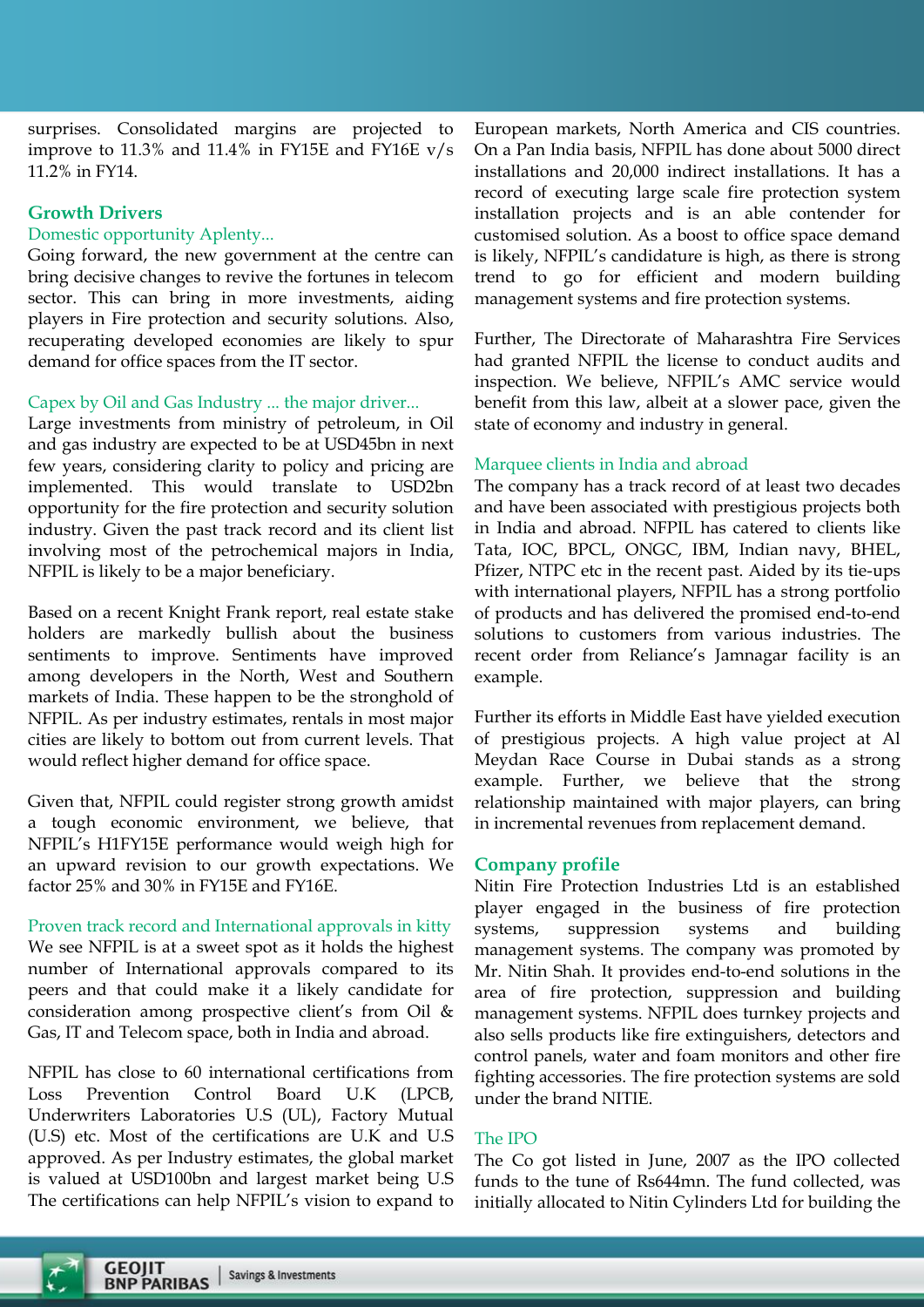high pressure CNG cylinder plant located at Vishakapatnam. Those days, the company was into 'fire protection & security solutions' and also in manufacturing cylinders. As the manufacturing cylinder business faced stiff competition and was a low margin business  $(\sim 2-4\%)$ , Nitin Cylinders took losses. Management responded to the stiff competition by inviting world leader Worthington (U.S), by selling its 60% stake for USD21mn to form a 60:40 joint venture. Presently the J.V forms as an associate company under NFPIL. The co: had initially invested Rs720mn in Nitin Cylinders, of which 60% stake sale raked more than Rs900mn. We believe management's strategy to defocus from manufacturing CNG cylinders was a good move as the industry is plagued with over supply. The share of loss from the venture during FY11-FY13 totalled Rs108mn. In Q4FY14, management has recognised the venture as a 'held for sale asset'. That said, the company stills deals with industrial cylinders through their subsidiary - Eurotech Ltd.

### **Revenue Profile**

The company derives 68% of its revenue from providing turnkey solutions involving Fire detection systems, Gas suppression systems and Fire protection systems. Other revenue streams include sale of products (fire extinguishers, fire detectors, water & foam monitors and other accessories) accounting 28% and from Asset Management Services (AMC) accounting for 2% of its total revenue. NFPIL generates 54% (FY14) of its consolidated sales from outside India while the balance is from its domestic operations. The company has its presence felt in South East Asia, Middle East and in Europe.

#### **Domestic landscape**

Domestic fire protection and building management systems industry is valued at USD1.5bn market. The organised market share is less than 50%. Here industry is led by TYCO. In India, NFPIL is among the top five players.



Market share of Organized Participants.

As on FY14, the standalone company reported domestic sales of Rs4,554mn of which the major portion (~55%) came from project related activities. The turnkey projects are done by Parent Co: NFPIL in India. Turnkey projects include Fire detection systems, Gas suppression systems and Fire protection systems. Apart from the turnkey projects, NFPIL (parent) also engages in sale of cylinders, fire protection, detection equipment etc and manufacture of fire extinguishers and accessories. This accounts for ~41% of standalone sales. Share of revenue from AMC services is relatively low  $(\sim 4\%)$ , due to the discretionary nature of the service impacted by a tough economic environment.

#### **Group Revenue**

The consolidated revenue, as on FY14, was Rs10,161mn, of which subsidiaries account for 57% share. Subsidiaries include one domestic (Eurotech) and 2 foreign subsidiaries (Nitin Ventures FZE UAE and Nitin Global PTE, Singapore).

As on FY14, Major portion of revenues came from turnkey projects abroad, primarily from UAE. Eurotech Cylinders Ltd is the domestic trading arm – which engages in industrial cylinders which are contract manufactured from China and imported to India for distribution and marketed under 'EURO' brand. The sale of products from this entity accounts for 2% of consolidated sales.

Nitin Ventures FZE, UAE and its step down subsidiary-New Age Ltd accounts for 49% of consolidated sales. Nitin Ventures UAE engages in trading of products after importing them from countries like China, U.K etc. New Age Ltd engages in turnkey projects and does projects across the 7 emirates in UAE. Prestigious projects include Al Meydan Race Course, Dubai medical College, Shobha Saphire, UAE Model School, Sharjah Military Hospital among others. The venture had taken several orders from government bodies in the past and now getting orders from private players too.

Nitin Global PTE, Singapore was incorporated in 2009, to cater South East markets, similar to its UAE operation. But unlike UAE operation, its Singapore operation yields lower margins (3-4%) and are a drag on the balance sheet.

Source: Company.

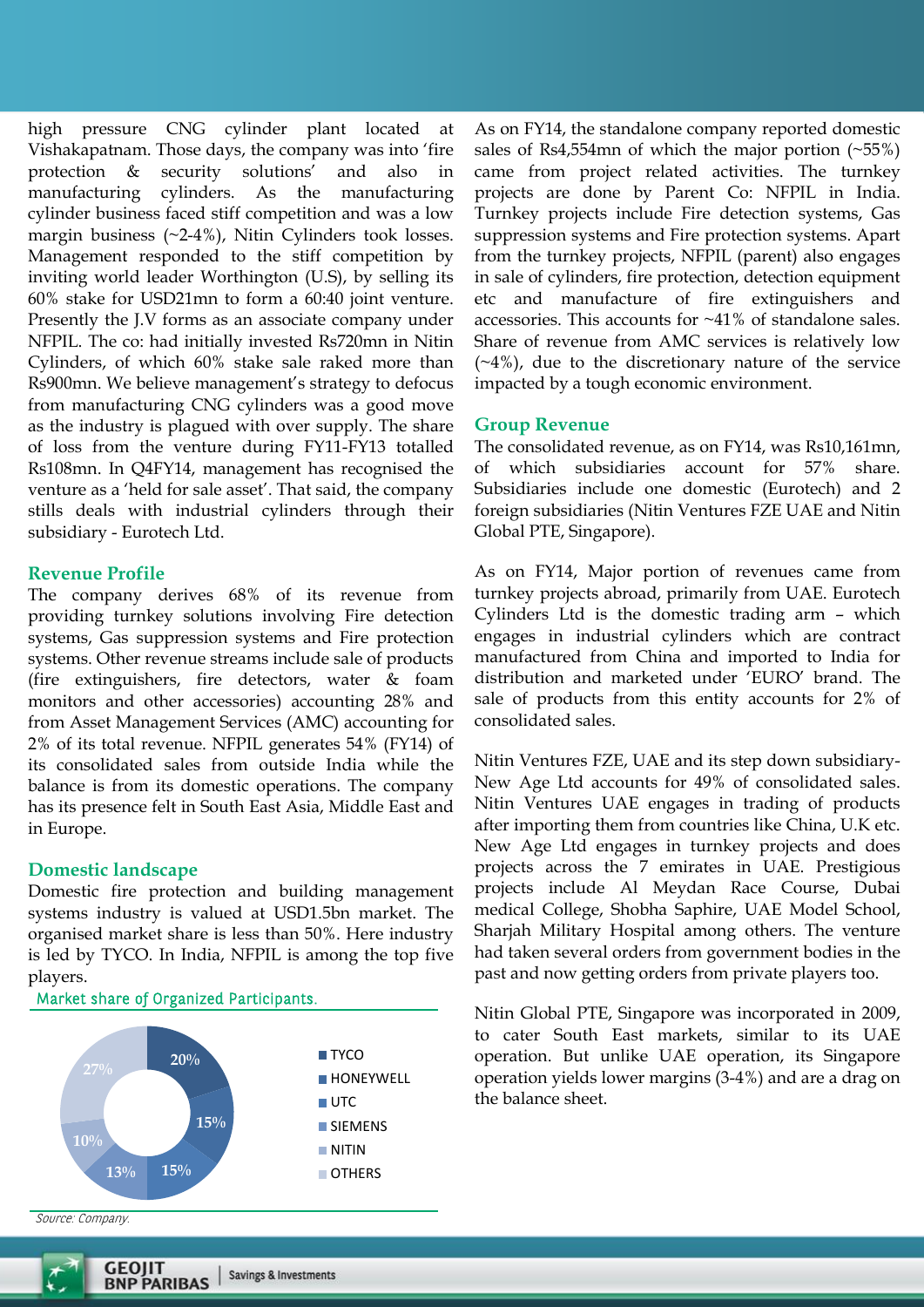# **Corporate Structure**

The present corporate structure includes NFPIL (parent and holding Co), three 100% subsidiaries – Nitin Ventures FZE (UAE), Nitin Global PTE (Singapore) and Eurotech Cylinders Private Limited (India) and two associates – Worthington Nitin Cylinders Private limited and part ownership of onshore oil block, allocated under NELP VI, Rajasthan.

Nitin Ventures FZE, is engaged in distribution of fire protection products in Middle East and GCC. It provides turnkey solutions in UAE, through a step down subsidiary named New Age Co LLC (UAE). The company procures materials locally (+50%) while the rest are imported from China, Korea and Taiwan. Nitin Ventures holds 49% of share (with 100% beneficial interest) in New Age (U.A.E) at a total investment of Rs1,100mn. Initially the Co: had 40% investment (2008) that was later raised to 49% with controlling interest in the entity (2010).

Nitin Ventures has also started its fire protection and distribution operations in European regions under Firetec Systems Limited, in 2013. The venture plans to procure from U.K as most of the equipments sold across EU are U.K certified products. As per our discussion with the management, the company doesn't have plans to enter into turnkey solutions in the near future.

Nitin Global PTE Singapore, engaged in distribution of fire protection products to South East Asia.

NFPIL's Indian subsidiary, Eurotech Cylinders Private Limited is the trading company engaged with high pressure Industrial seamless cylinders and its distribution in India. It procures cylinders from China.

NFPIL has two associates, under its holding. Worthington Nitin Cylinders Private Limited is the joint venture we discussed above. The JV is an associate and NFPIL has 40% ownership interest. Details of investment where explained earlier.

NFPIL has entered into a production sharing contract for exploration and prospecting of a crude oil block in Rajasthan allocated under NELP VI. GAIL and GSPC are the main operators and HPCL, HAL and BPCL are other consortium members. The company has 11.1% interest in the block. As per estimates (Source GSPC DRHP), this block has a potential of 32.3mn barrel of four wells of oil reserves. As on December 2013, the Company had invested close to Rs240mn. The block is

currently under approval by Director General of hydrocarbons for Phase 2 exploration.

### **Risks**

Downside risks;

- Delay in revival of investment cycle affecting domestic sales and margins.
- We have factored 10-11% PBT for ME operations in FY15E and FY16E. This factors stable margins at Middle East operations but accounts higher depreciation and interest for the next two years. 100bps dip at PBT level would mean 7% decline in FY16E EPS.

Upside Risks;

- Management seems to be confidant on taking Parent margins to double digit levels this fiscal. 100bps improvement to domestic margins would mean 5% improvement in FY16E EPS.
- Based on our understanding, the opportunity in Middle East is very high on account of Dubai EXPO 2020. There is a higher probability that our sales estimates being conservative.

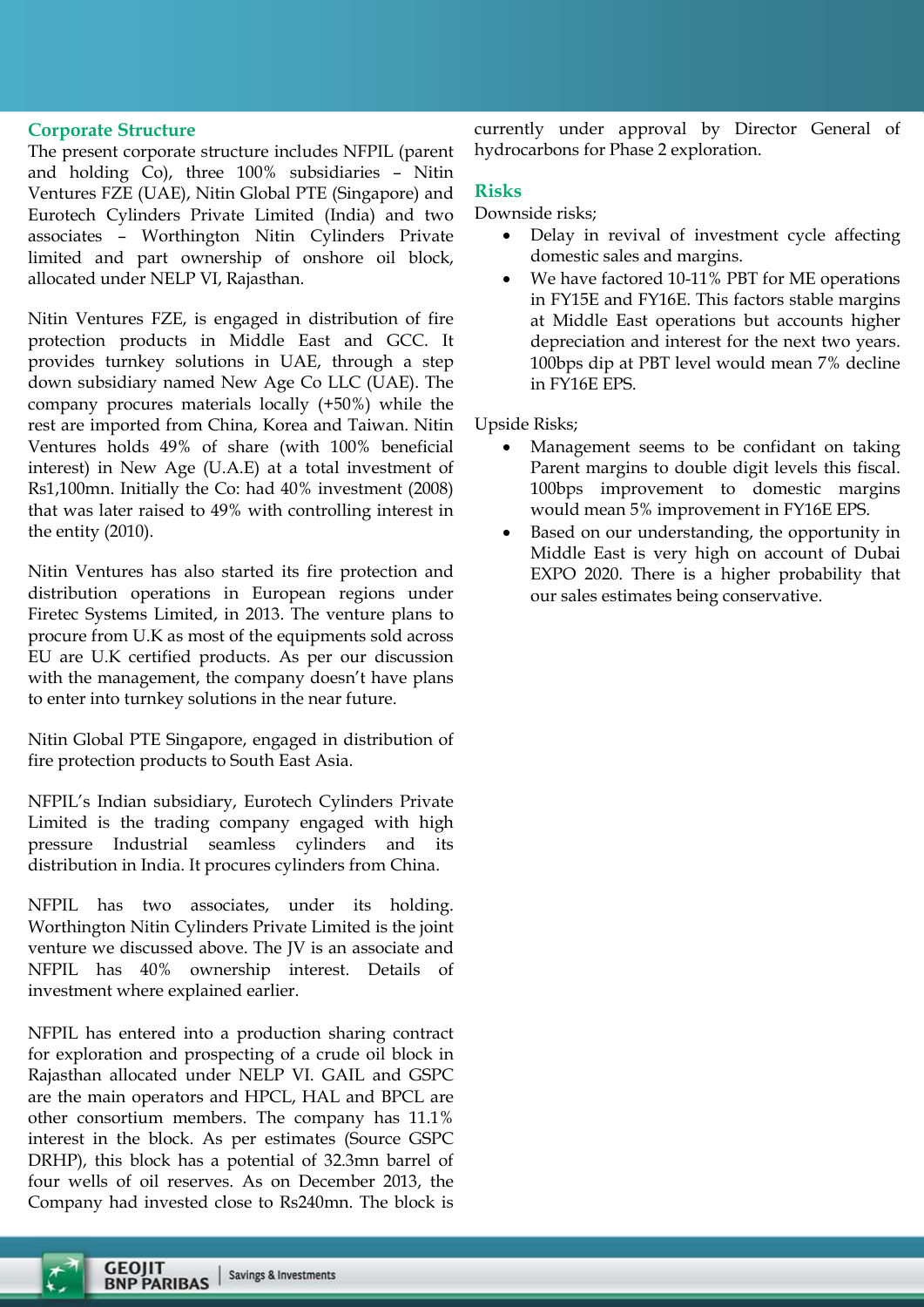# **Consolidated Financials Profit & Loss Account**

| Y.E March (Rsmn)    | <b>FY12</b> | <b>FY13</b> | <b>FY14</b> | <b>FY15E</b> | <b>FY16E</b> |
|---------------------|-------------|-------------|-------------|--------------|--------------|
| <b>Sales</b>        | 5,360       | 7,047       | 10,161      | 13,012       | 17,468       |
| % change            | 22          | 31          | 44          | 28           | 34           |
| <b>EBITDA</b>       | 675         | 782         | 1,137       | 1,466        | 1,988        |
| % change            | $\Omega$    | 16          | 45          | 29           | 36           |
| Depreciation        | 28          | 45          | 106         | 133          | 180          |
| <b>EBIT</b>         | 645         | 735         | 1,031       | 1,333        | 1,807        |
| Interest            | 167         | 254         | 305         | 376          | 485          |
| Other Income        | 30          | 182         | 19          | 20           | 20           |
| <b>PBT</b>          | 508         | 663         | 696         | 977          | 1,342        |
| % change            | (19)        | 30          | 5           | 41           | 37           |
| Tax                 | 38          | 49          | 30          | 98           | 134          |
| Tax Rate (%)        | 7           | 7           | 4           | 10           | 10           |
| <b>Reported PAT</b> | 440         | 570         | 665         | 880          | 1,208        |
| Adj*                |             |             | (49)        |              |              |
| Adj PAT             | 440         | 570         | 714         | 880          | 1,208        |
| % change            | (18)        | 30          | 25          | 23           | 37           |
| No. of shares (mn)  | 221         | 221         | 219         | 219          | 219          |
| Adj EPS (Rs)        | 2.0         | 2.6         | 3.3         | 4.0          | 5.5          |
| % change            | $-18$       | 30          | 26          | 23           | 37           |
| DPS(Rs)             | 0.5         | 0.2         | 0.2         | 0.2          | 0.2          |

# **Cash flow**

| Y.E March (Rsmn) | <b>FY12</b> | <b>FY13</b> | FY14E   | <b>FY15E</b> | <b>FY16E</b> |
|------------------|-------------|-------------|---------|--------------|--------------|
| Net inc. + Depn. | 536         | 707         | 771     | 1,013        | 1,388        |
| Non-cash adj.    | 186         | 207         | 300     | (2)          | (2)          |
| Changes in W.C   | (1,604)     | (468)       | (1,001) | (886)        | (1,268)      |
| C.F.O            | (881)       | 447         | 70      | 125          | 118          |
| Capital exp.     | (161)       | (345)       | (1,633) | (300)        | (400)        |
| Change in inv.   | (78)        | 41          | 1       | (11)         | (5)          |
| Other invest.CF  | (32)        | 49          | 1,298   |              |              |
| C.F - investing  | (271)       | (255)       | (333)   | (310)        | (405)        |
| Issue of equity  |             |             | (3)     |              |              |
| Issue/repay debt | 1,491       | 608         | 35      | (62)         | (130)        |
| Dividends paid   | (67)        | (102)       | (52)    | (52)         | (52)         |
| Other finance.CF | (157)       | (255)       | 57      | 500          | 400          |
| C.F - Financing  | 1,267       | 250         | 38      | 386          | 218          |
| Chg. in cash     | 48          | 398         | (226)   | 200          | (68)         |
| Closing cash     | 154         | 551         | 368     | 568          | 500          |

# **Balance Sheet**

| Y.E March (Rsmn)           | <b>FY12</b> | <b>FY13</b> | <b>FY14</b> | <b>FY15E</b>   | <b>FY16E</b> |
|----------------------------|-------------|-------------|-------------|----------------|--------------|
| Cash                       | 209         | 576         | 368         | 568            | 500          |
| <b>Accounts Receivable</b> | 1,732       | 2,650       | 2,993       | 3,850          | 5,025        |
| Inventories                | 2,090       | 1,401       | 1,774       | 2,331          | 3,010        |
| Other Cur. Assets          | 491         | 523         | 1,085       | 920            | 995          |
| Investments                | 475         | 360         | 359         | 369            | 374          |
| <b>Gross Fixed Assets</b>  | 363         | 644         | 2,276       | 2,576          | 2,976        |
| Net Fixed Assets           | 214         | 468         | 1,994       | 2,161          | 2,380        |
| <b>CWIP</b>                | 23          |             |             |                |              |
| Intangible Assets          | 1,229       | 1,355       |             |                |              |
| Def. Tax (Net)             | (4)         | (2)         | $\Omega$    | $\overline{2}$ | 4            |
| Other Assets               | 390         | 223         | 188         | 250            | 380          |
| <b>Total Assets</b>        | 6,850       | 7,552       | 8,761       | 10,451         | 12,669       |
| <b>Current Liabilities</b> | 1,158       | 767         | 1,047       | 1,381          | 2,007        |
| Provisions                 | 109         | 81          | 79          | 107            | 144          |
| Debt Funds                 | 2,926       | 3,529       | 3,923       | 4,423          | 4,823        |
| Other Liabilities          | $\Omega$    | $\theta$    | $\Omega$    | $\Omega$       | $\Omega$     |
| <b>Equity Capital</b>      | 39          | 39          |             |                |              |
| Rsrvs and Surplus          | 1,584       | 2,734       |             |                |              |
| Shareholder's Fund         | 2,657       | 3,175       | 3,711       | 4,539          | 5,695        |
| <b>Total Liabilities</b>   | 6,850       | 7,552       | 8,761       | 10,451         | 12,669       |
| <b>BVPS</b> (Rs)           | 12          | 14          | 17          | 21             | 26           |

# **Ratios**

| Y.E March (Rsmn)        | <b>FY12</b> | <b>FY13</b> | <b>FY14E</b> | <b>FY15E</b> | <b>FY16E</b> |
|-------------------------|-------------|-------------|--------------|--------------|--------------|
| Profitab. & Return      |             |             |              |              |              |
| EBITDA margin (%)       | 12.6        | 11.1        | 11.2         | 11.3         | 11.4         |
| EBIT margin (%)         | 12.0        | 10.4        | 10.1         | 10.2         | 10.3         |
| Net profit mgn.(%)      | 8.2         | 8.1         | 7.0          | 6.8          | 6.9          |
| $ROE$ (%)               | 17.8        | 19.5        | 20.7         | 21.3         | 23.6         |
| ROCE(%)                 | 12.1        | 12.3        | 14.2         | 15.1         | 17.4         |
| W.C & Liquidity         |             |             |              |              |              |
| Receivables (days)      | 141.3       | 113.5       | 101.4        | 96.0         | 92.7         |
| Inventory (days)        | 96.8        | 90.4        | 57.0         | 57.6         | 55.8         |
| Payables (days)         | 120.8       | 49.8        | 32.6         | 34.1         | 35.4         |
| Current ratio $(x)$     | 3.6         | 6.1         | 5.5          | 5.2          | 4.4          |
| Quick ratio $(x)$       | 1.7         | 4.2         | 2.9          | 2.8          | 2.5          |
| Turnover & Levg.        |             |             |              |              |              |
| Gross asset $T.O(x)$    | 16.3        | 14.0        | 7.0          | 5.4          | 6.3          |
| Total asset $T.O(x)$    | 0.8         | 1.0         | 1.2          | 1.4          | 1.5          |
| Int. covge. ratio $(x)$ | 3.9         | 2.9         | 3.4          | 3.5          | 3.7          |
| Adj. debt/equity (x)    | 1.1         | 1.1         | 1.1          | 1.0          | 0.8          |
| Valuation ratios        |             |             |              |              |              |
| EV/Sales(x)             | 3.6         | 2.8         | 2.0          | 1.6          | 1.2          |
| EV/EBITDA(x)            | 28.2        | 25.1        | 17.6         | 14.0         | 10.5         |
| P/E(x)                  | 36.8        | 28.4        | 22.6         | 18.3         | 13.3         |
| P/BV(x)                 | 6.1         | 5.1         | 4.3          | 3.5          | 2.8          |

 $\vec{t}$